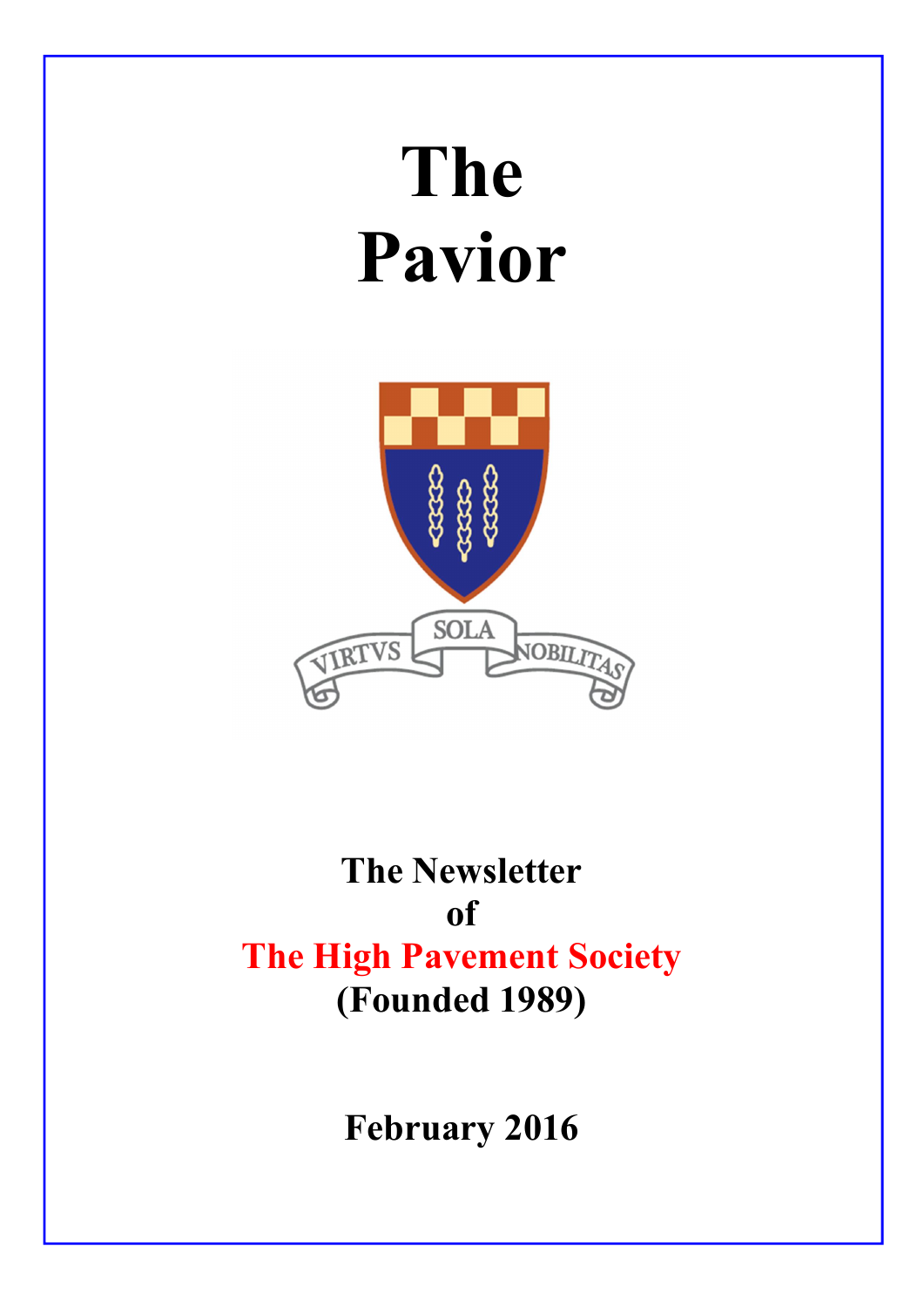#### Your Committee

The Committee Members listed below are always delighted to talk to you on any matter – particularly if you have a contribution to make to this publication!

#### President: George Taylor Esq

 [0115 9278474] Committee Chair: Ken Kirk 0115 9568650 Deputy Chairman: John Elliott 0115 9266475 Secretary: Noel Gubbins 0115 9756998 Treasurer: Robin Taylor 0115 9609483 (robinatnottm@aol.com) Registrar/editor: Colin Salsbury 01509 558764 Archivist: Lance Wright 01246 590029 Committee Members: Barry Davys 0115 9260092 John E Mason 01509 768578 David E Crossland 0115 9222118

 Copy for *The Pavior* may be sent to Colin Salsbury: colin.salsbury@outlook.com (Please note new email address) 116 Leicester Road, Loughborough, Leics. LE11 2AQ The HP Society website address is: www.highpavementsociety.org.uk



Faces to Remember Mr Frank Arthur Williams Music Master at High Pavement 1948-65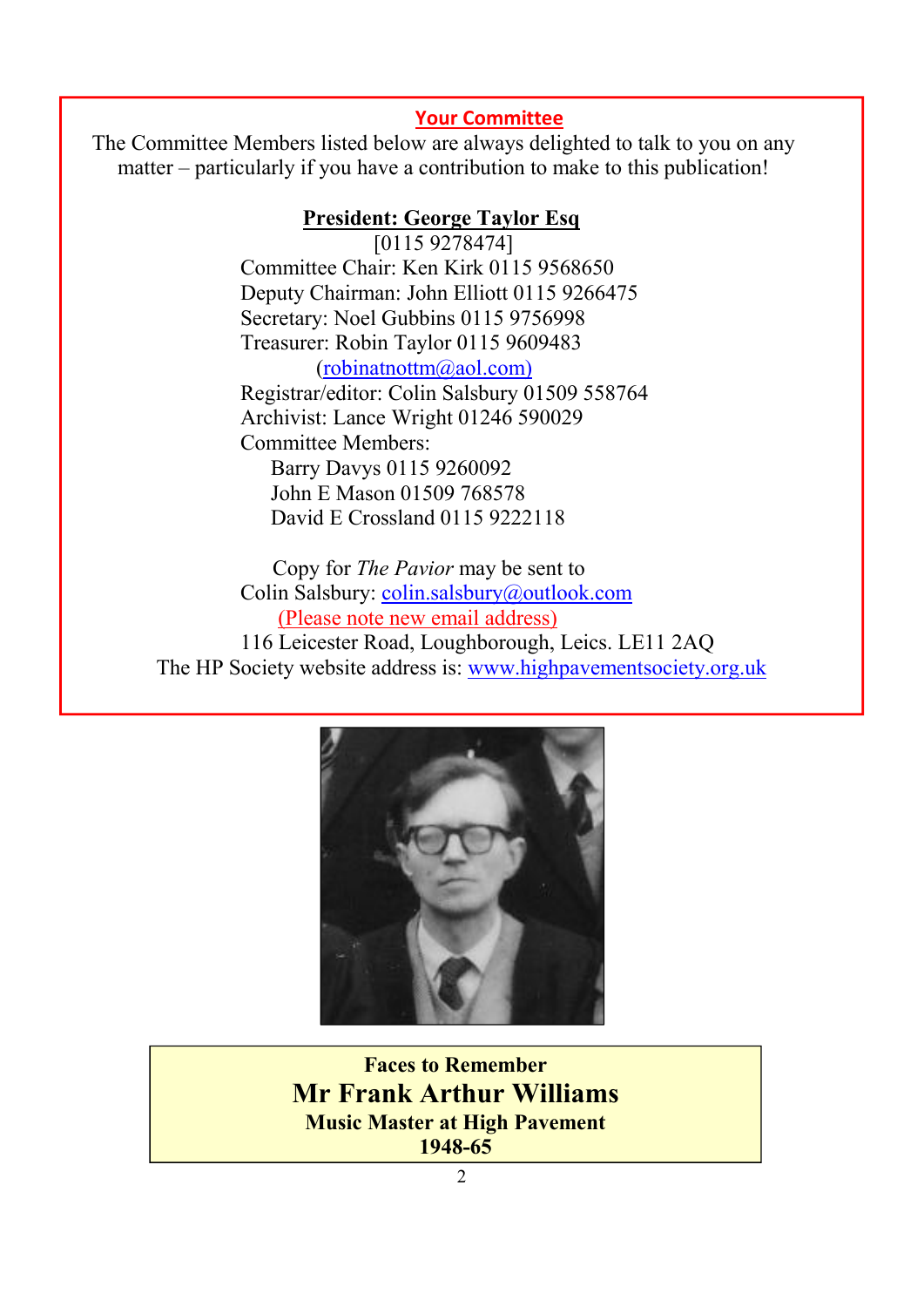# THE COMMITTEE-MEN'S COLUMN MOVING FORWARD

 The High Pavement Society has been able to start the New Year with a few positive pieces of news. First that an increase in the membership has meant our number of subscribing members has risen from 180 for the first time in many months (to 181) which is welcome news. We lose a few members over the years but have also received a similar number of new applications. Elsewhere in these pages John Mason announces a new campaign to gain new members from the reservoir of Old Paviors who attended the school during the Bestwood years

The second piece of good news is that as a result of our (emphatic) appeals in *The Pavior* David Crossland has stepped forward to join the general committee. David, you are extremely welcome and it is hoped that a few more dedicated souls might join you in offering support to the appointed officers of the Society.

 We must move forward and enable the Society to maintain its strength and fulfil its duties, functions and obligations as laid down in its constitution. Please give these matters your deepest thought. Members of your Committee

#### ooOoo

# OUR ANNUAL REUNION DINNER 2016

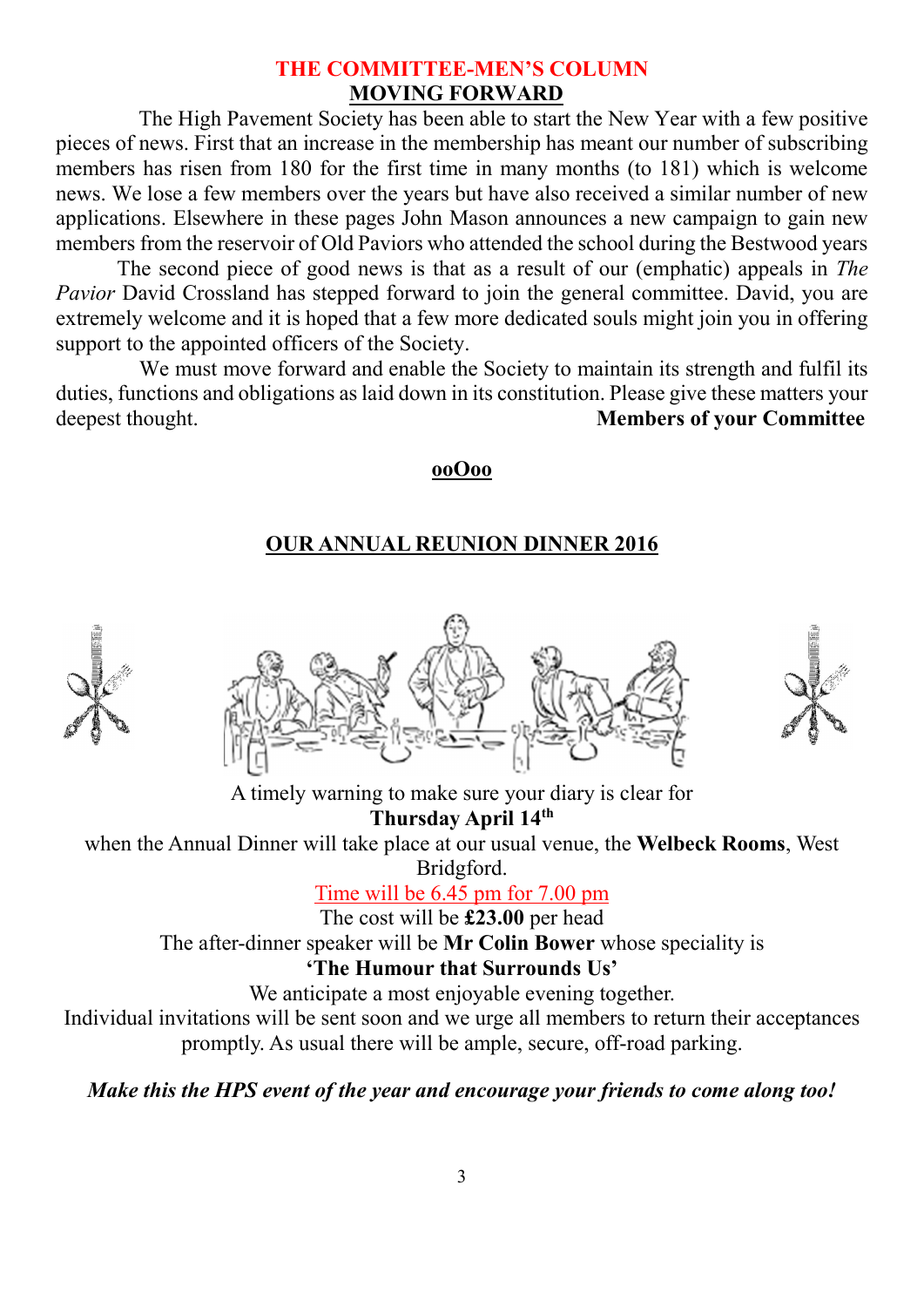#### John T Arnold

We have been informed that Mr John T Arnold of Sherwood Nottingham, for many years an honorary member of the Society died some little time ago. We regret we have no details of the date of his passing.

#### Geoffrey Bond

We regret to report that our member Geoffrey Bond, the distinguished organist, has died on January 14th 2016 at his home in Somerset. The Society sends its sincere condolences to the members of his family.

*Geoffrey Bond was a member of the Somerset Association of Organists and Choirmasters and this appreciation of his life and work has been written by his friend and fellow Somerset musician, Brendan Chandler. We are pleased to present it in our pages.*

#### GEOFFREY BOND, LRAM, LTCL - MUSICIAN



Geoffrey was born and brought up in Nottingham and despite living in Somerset for more than half his life, always regarded himself as a Nottingham man. He attended the prestigious High Pavement School and kept in touch with it through the quarterly magazine for Old Paviors.

Geoffrey was never a choirboy, but went to Sunday Evensong and became fascinated by organs and learnt to play them from a very early age. He was soon helping the organist and choirmaster at St

Leodegarius Church. Many boys collect something — in Geoffrey's case, it was playing organs. While still a schoolboy, he used to write off to organists of churches or cathedrals to ask permission, usually granted. He travelled many miles to satisfy his wishes

His first appointment as organist/choirmaster was at St Martin's, Sherwood, when he replaced Kendrick Partington who had been called up on war service. Geoffrey was at that time aged just 17

The Nottingham church with which he was particularly associated was St Mary's parish church in Bulwell, where he served for some 12 years. His ability to attract and retain choirboys was evident, and he soon had full choirstalls and a row of probationers waiting for a turn. The Bulwell choir was invited to sing in Southwell Minster, a rare honour — at this time it was very unusual for parish choirs to substitute for cathedral choirs.

He loved organizing Saturdays out for his choirboys. He thought nothing of an early start — 6 am — to go to London, or Liverpool, or Manchester, getting back to Nottingham about 1.30 in the morning. And no excuses were allowed for non-attendance at the Sunday morning. (Mind you, this was 11.00 not 9.30). A typical day was train to Liverpool, lunch at Lewis's, across the Mersey to New Brighton, and back, then back to Manchester with tea on the train, to Belle Vue (pleasure park) before catching the 10.45pm train from Central Station. Presumably they would all have had to walk home from the station.

Conscription came the day after Geoffrey's 18th birthday, but he was offered a posting as a coal miner, and was able to choose a local colliery, which meant he could maintain his church duties and private pupils. He stayed on as a miner after his National Service days for a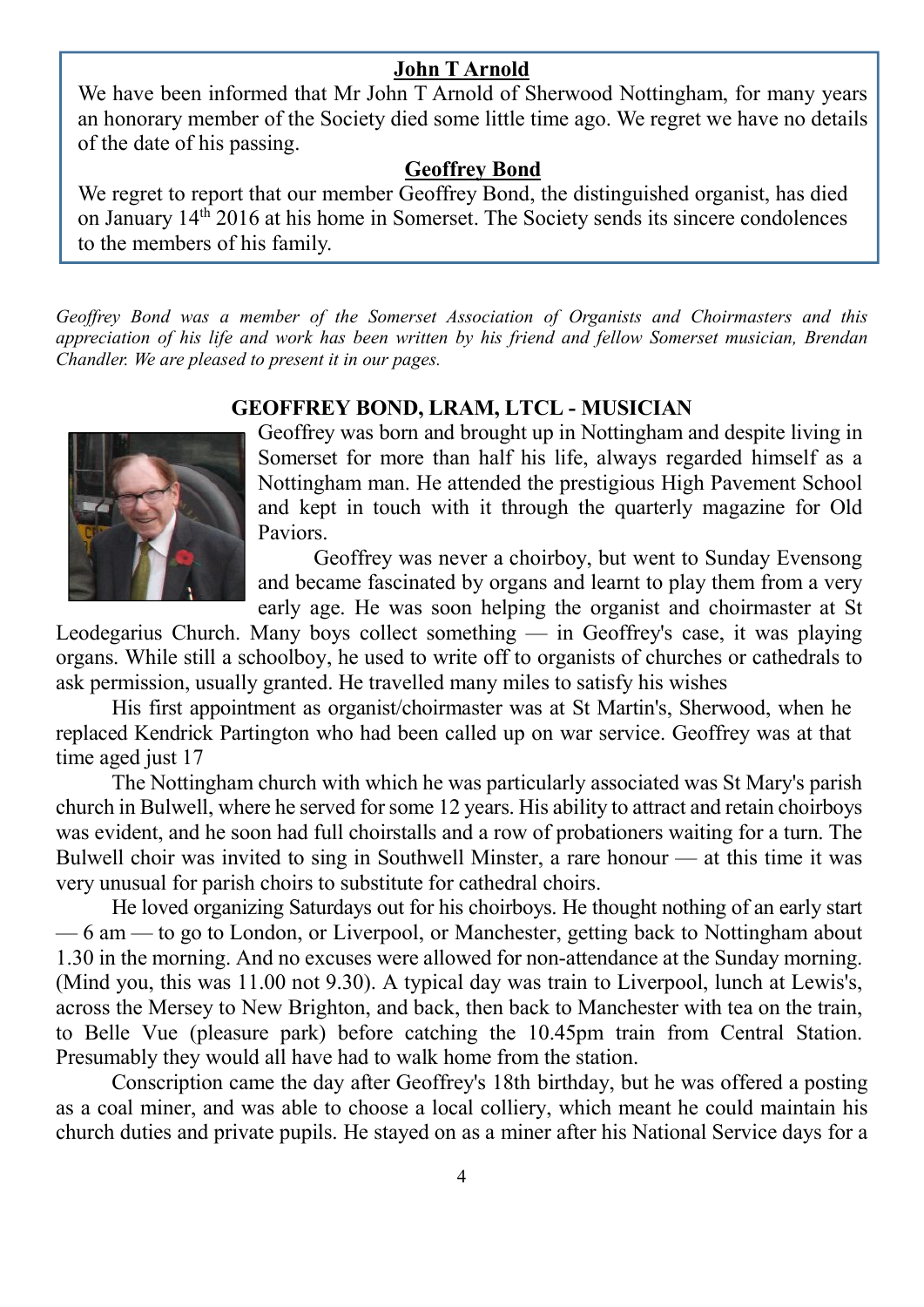few years, but then trained as a teacher, serving in some of the more challenging schools in Nottingham.

Geoffrey kept a diary for many years from about 1938 and also several scrapbooks, which should keep the family entertained for a long time. He made long-lasting friends in his Nottingham days, in particular Tony Harvey and Ray Woodhouse.

He had a car accident in 1955, suffering major injuries when the vehicle overturned, trapping his right hand. Hospital treatment put much of the damage right, but he was told that his organ playing days were over. Typically, Geoffrey had other ideas and the determination to prove that forecast wrong. Thereafter he had to adapt to use the other hand more.

In 1965 he moved to Richmond in Surrey as organist/choirmaster of St Mary Magdalene, the parish church, the job including a teaching post where he met Shelagh, a widow with three children. Friendship flourished and they married in 1968.

The post of organist and master of the choristers at St Mary's, Bridgwater came vacant in late 1969 and Geoffrey applied for, and obtained the position, starting on 1 March 1970. Finding a teaching post proved difficult and for several months he was teaching in Richmond, commuting to Bridgwater every weekend. No M4 then! Hospitality was provided by different church families. Eventually, a teaching post at Brymore came up and Geoffrey was able to buy the house at 32 Lonsdale Road in Cannington which was home until he died.

Needless to say, Geoffrey quickly built up the number of boys and introduced a training scheme similar to that of the Royal School of Church Music (RSCM). His predecessor had formed teams, named after English church composers — Byrd, Gibbons, Purcell and Tye. Payment depended on attendance, supplemented by extra points as incentives, and each team leader had the responsibility of recording these.

The usual routine was boys' practice on Tuesdays (6.30 to 7.30), practice on Fridays (boys 6.30 to 8.00, men 7.30 to 9.00) and two services on Sundays. The details varied over the years.

Geoffrey was keen for the choir to take part in activities such as the Diocesan Choral Festival and RSCM courses and visits to sing in cathedrals were regular additions to the programme. Extended visits were undertaken some years to Lincoln, Ely, Llandaff, Southwell and Truro. In other years, non-singing holidays were arranged, principally to the Isle of Wight. Shelagh's participation in these contributed greatly to their success. When the RSCM Cathedral Singers was formed in this area, Geoffrey encouraged boys and men to apply, and then for many years would help them to learn the music and very often help with providing transport on the day.

By the mid-1990s, sadly, Shelagh was suffering with the onset of motor neurone disease and was needing increasing amount of care, and Geoffrey felt unable to maintain his demanding schedule, so resigned in September 1996. He kept his connection with church music by playing at Kingston St Mary. There was no choir when he took over, but this lack was soon remedied, although not enough boys were available and the soprano line needed to rely on women's voices.

Advancing years meant that Geoffrey was finding the driving involved was becoming irksome and so he finished at Kingston at the end of October 2004 with typical flourish of a full Choral Evensong with an augmented choir.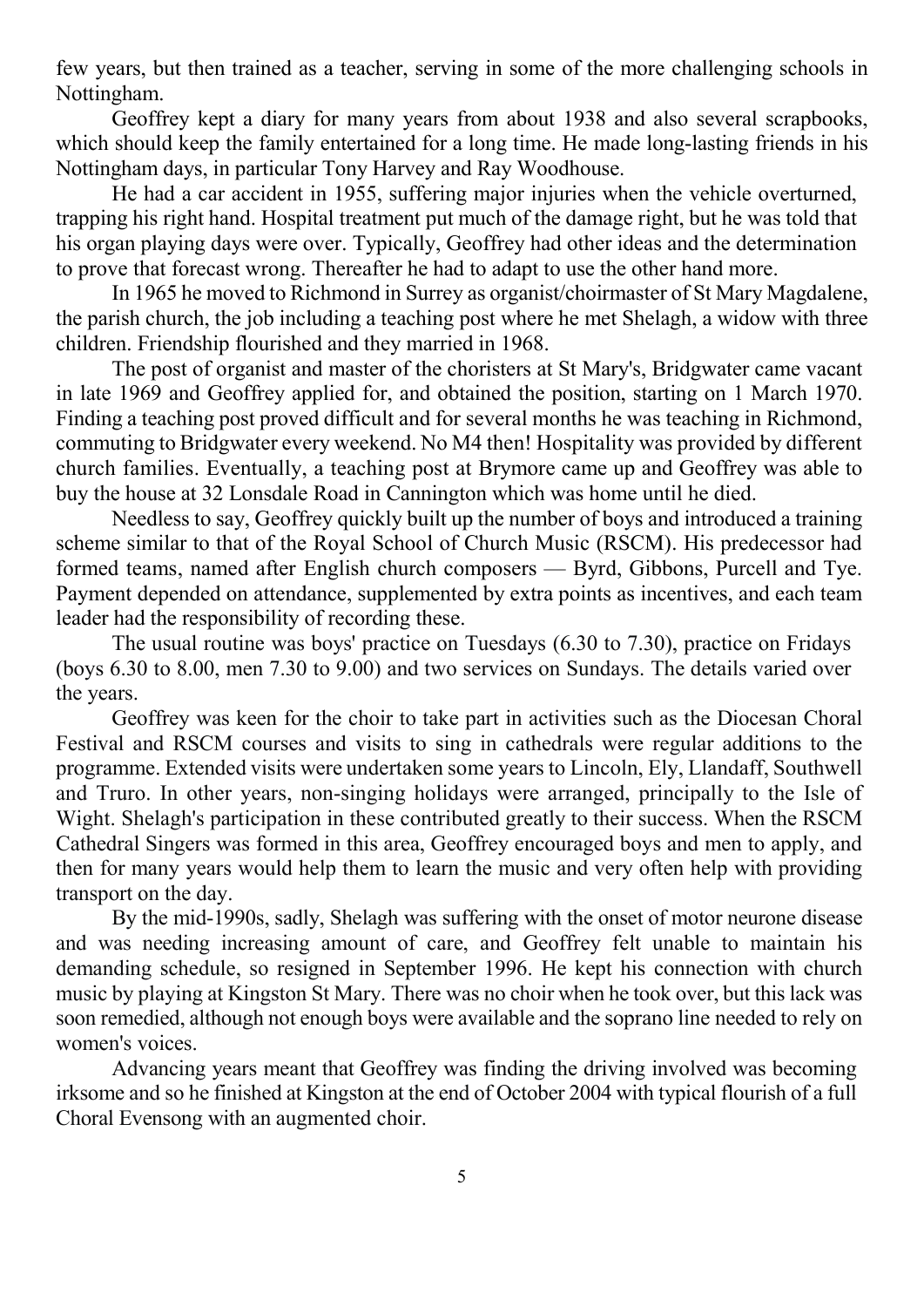His interest in organs was not confined to his church work. He belonged to the Nottingham & District Society of Organists from 1943 and was recently presented with honorary membership. When he moved to Somerset, he joined the Somerset Organists and Choirmasters Association, including two terms as Chairman. Again, he gained honorary membership. He was also a member of the Friends of Cathedral Music and of the Campaign for Traditional Cathedral Choirs.

Latterly, he has been less adventurous, content to stay at home and be visited. He liked playing Scrabble —with frequent recourse to the dictionary — and watching television, particularly *Neighbours, Home & Away, Hollyoaks* and *Coronation Street.* He died in his favourite armchair with the radio on, probably listening to the broadcast Choral Evensong. Somehow this seems to be entirely fitting.

------------------

Geoffrey's funeral was well-attended, with the choir augmented by some of the Cannington choir, two or three singers from the Choral Society and half a dozen or more former choristers. The service included Psalm 122 read in the Prayer Book version and at the end the choir sang the Nunc Dimittis and the Russian Contakion — the latter was sung at Shelagh's funeral 18 years ago (almost to the day). For the Nunc Dimittis the chant used was written by Tony Harvey especially for Geoffrey and the choir of St Mary's.

After the interment in Cannington Cemetery, many gathered at the Friendly Spirit Inn for refreshments and a chance to talk to people, many not seen for years.

And the LRAM and LTCL? Awards to mark musical progress (Licentiate of the Royal Academy of Music and Licentiate of Trinity College of London), entitling him to wear the appropriate academic hoods. But Geoffrey's legacy will be in the lives of those he inspired by his music. **Brendan Chandler** 

*[Editor's note: In the August 2014 issue of this journal Geoffrey Bond himself contributed a very warmhearted appreciation of the late Kendrick Partington, his close friend and fellow Pavior.]*

#### ooOoo FROM OUR READERS FROM KEN JONES



Colin, here are some reminiscences which I hope will be of interest to fellow Old Paviors. I'm sure others will surface, which I'll then be pleased to pass on.

HPGS: The school on Stanley Road was so BIG to one coming from a comparatively small Junior School (Highbury, in Bulwell): all those rooms, over three storeys, without counting mezzanine rooms and the accommodation across the road, and all those enormous boys; and then having to change rooms quite often for different lessons; it was quite bewildering - and even more so

since for a short while (it was the early days of WW2) we had half day lessons in the Manning School and some of the senior boys were evacuated to Mansfield. Fortunately that did not last long, and of course we were all in the same boat, so together we learned to cope.

Then there was that weekly journey by bus out to Strelley for Games; later, when we were older and often came to school by bike, we would cycle to Strelley. This meant that we could cycle directly home after games and, depending on where you lived, you could usually get home early. Other recollections of Strelley: the large galvanised bath that represented the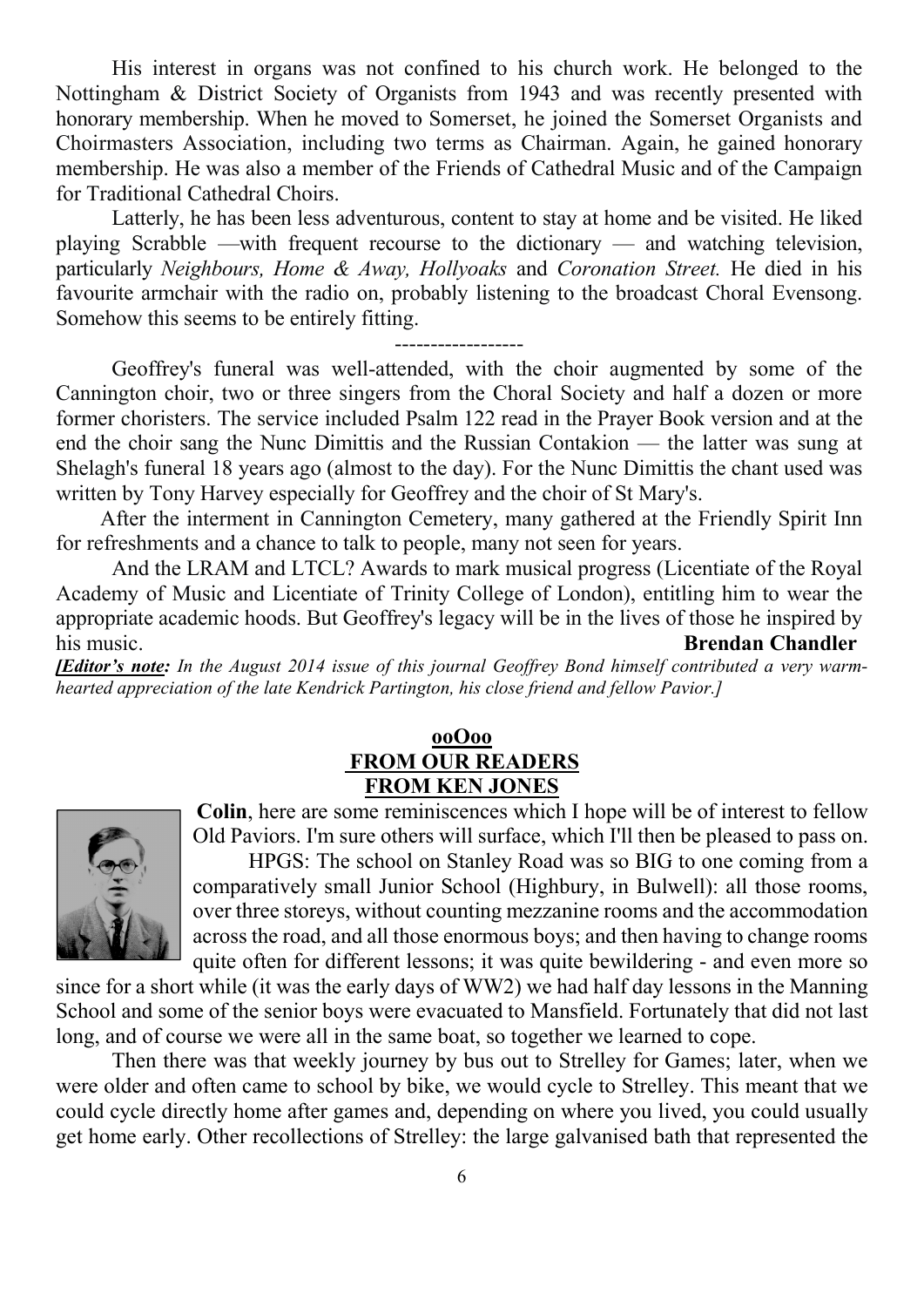only washing facilities, the cross-country course round by the canal, and the occasion, towards the end of my time there, when we turned up for rugby to find wooden pegs sticking up out of the ground. This was highly dangerous, we thought, so we pulled them up and threw them to the side. (Apparently they were markers for some development at a later date, though why they were put there when we needed the pitch for rugby is anybody's guess).

One day at the end of School Assembly, Mr Farr invited any boys interested in the Scouts to give him their names, which I did at the earliest opportunity - then went home to tell my parents what I had done; luckily they were very pleased. I really enjoyed Scouting,





▲ H P Scouts Camp at Seatoller in the Lake District Easter 1947 L to R Standing: Derek Tonkin, Bevan Hanson, 'Raven' (B A Farr), John Cawkwell (at rear), K Jones, Jim Wilson, Leo Bryan, Michael Tunnicliffe, Ivor Hoskins. Front: Norman McLoughlin (Mac), Don Jones, Dennis Rutley, John Chambers. ◄The 121st in action! A tense moment on The Glyders during the rock scrambling expedition to North Wales Easter 1946. L to R: Geoff Forbes, K Jones, Bev Hanson.

especially camping, which took us on great adventures in those war years and just after, and taught me to appreciate the outdoor life, and gave me a great love of the Lake District, North Wales, and Sark. I remained in the Scout movement until retirement, for some years running a Troop in Bulwell (the 48th) - which is still going.

The masters that I recall particularly are the Scout Leaders, Messrs. Farr and O'Dell. Also there was a Mr Hastie who assisted later, as well as Fred Tippett, an old boy who came back as a teacher).

On leaving school, I read Modern Languages in University College, London, followed by the Postgraduate Cert. in Education, then spent my working life in teaching, initially in and around Nottingham, until moving to Norfolk in 1966, where I still live.

I hope to send you more memories later Ken Jones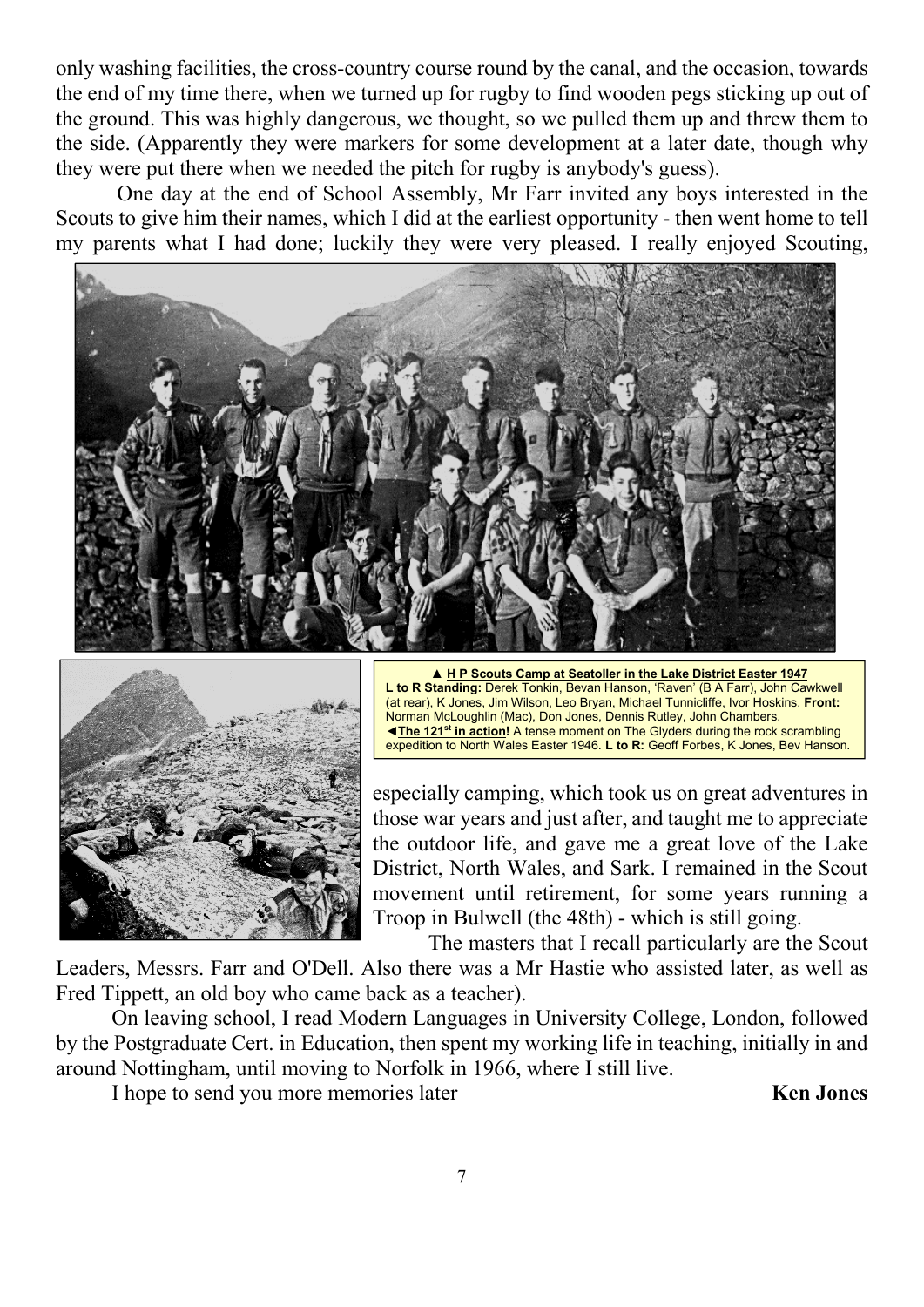#### FROM MIKE HOPEWELL



*[Mike writes: This year is the 60th anniversary of Margaret's and my wedding, and I told Colin that I would send him a contribution. Well, after a long while recovering from a sciatica attack, here it is. I was a student pilot and later a Qualified Flying Instructor at RAF Driffield, Yorks. This was the system in the 1950s when Russia was hostile and the RAF was in need of many new squadrons to defend the frontier along the 'Iron Curtain' in Europe. - Mike]*

# JEOPARDY! — A SHORT AVIATION STORY

The year is early 1950's at the RAF Advanced Flying School Driffield (a.k.a. 'The Blood Bath'). The training aircraft in use are the Meteor 7; a dual seat, in tandem, twin jet fighter training aircraft; the pupil in the front seat, the QFI in the rear. The other aircraft in this remarkable flying incident is a Meteor 4, the single seater fighter aircraft, used for the 'solo training' half of the Jet flying course. It was famously used at the end of the World War 2 to destroy the German V1 (Doodlebug) since it was one of the few RAF aircraft fast enough to catch it!

The landing circuit for nearly all aircraft landing at service and civil airfields is normally a left hand one. After calling the control tower for landing permission, giving identification details and QFE (query field elevation - altimeter shows zero on touchdown), then calling 'Down Wind' at about 1200 feet and opposite the runway heading, then 'Finals' on turning and descending on to the runway heading, the landing can take place. With training aircraft the turning on to the final approach position is judged to give a reasonable time to settle onto a straight approach path with partial flap setting and steady descent path to the touchdown point, just after the runway markings.

In the bizarre landing of the two aircraft involved, one a dual and one a single pilot, they had got themselves on the final approach together, *one above the other*. This was probably due to the single pilot extending his downwind leg to give himself a longer final approach during which to judge his height and speed, but ending up too low and needing to open up his power to maintain height until closer to the runway.

Both the control tower and the senior NCO in the runway observation caravan<sup>1</sup> were now in a difficult position, and decided not to order overshoot in case both aircraft did so and inadvertently collided with each other, so close were they at this point.

Everyone watched nervously as the two aircraft carried on their own landing approach and finally, almost as if in perfect aerobatic formation, landed, one perfectly placed on top of the other. So perfectly placed were they that none of the pilots realised where the other aircraft was, until they climbed out of their cockpits. The single pilot below thought his under- carriage had collapsed with a very heavy landing, which of course, it had. The QFI in the upper aircraft, thinking that they had burst their tyres with a very heavy landing, jumped down to the ground from double the normal height and broke his ankle. All three fliers, not to mention those watching in horror, were overjoyed that no one was seriously injured after such a hair raising result. All from such a small error of judgement.

It was probably a unique occurrence. Best wishes to all OPs, Mike.

<sup>&</sup>lt;sup>1</sup> His task was to check 'undercarriage down' and if not to fire a red Very light signal instructing the pilot to 'overshoot' i.e. not attempt a landing this time.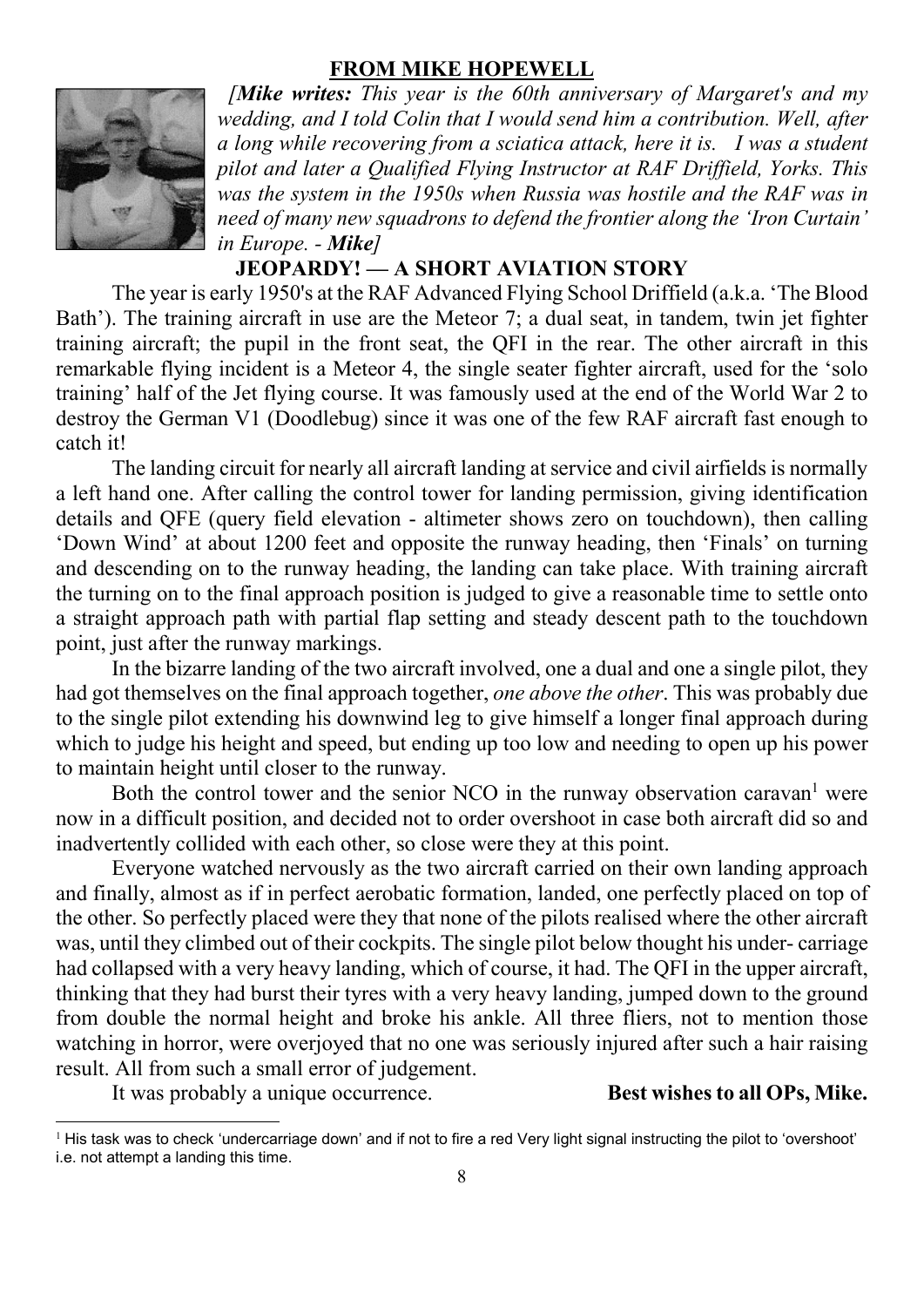#### FROM DAVID CROSSLAND

#### The Bestwood Prefects' Room

As a sequel to Brian Knight's article in the November issue, I would like to add my memories of the '*Prees' Room*' at Gainsford Crescent.

The room was on the ground floor of the Science Block and was long and narrow; a window at one end and the door (and hazardously placed dart board) at the corridor end. The sides had rows of coat-hooks and benches with lockers beneath. As at Stanley Road, younger visitors arrived to hand in lines which we had imposed.

We had unlimited supplies of milk because all surplus bottles after break were delivered to our room. However, we thought we'd prefer tea or coffee so I brought a light fitting adaptor and a length of cable from home. We clipped the cable to the ceiling, down the wall and into a locker via a hole in the top. Someone else brought an old kettle and we were in business. The next locker held our mugs, tea bags, coffee and sugar.

Another lad then found an old toaster which was duly wired in (bread courtesy of 'Ma' Sales in the kitchen) but inevitably, when both appliances were running, the fuse in the lighting circuit blew. No worries. We had (several copies of) a school master key (how we acquired these is another story) and knew that the main fuse board for the block was in the adjacent lab (Oscar Carlisle's lab I think) so it was easy for us to rewire the fuse. After a while this chore became a bit tedious so we simply replaced the fuse carrier with a 6 inch nail — job done! As far as I know that illicit and highly dangerous nail was still in place when the school was demolished! David Crossland 1961-64

#### ooOoo

#### FROM GERALD TAYLOR

#### Good Morning, Colin.

Herewith, as they say, a short recollection of one of our distinguished Old Boys. I would like to offer my congratulations to Ken Olisa on his appointment as Lord Lieutenant of Greater London, as reported in The Pavior in May last year.

I remember him when we were both at High Pavement. He was a year ahead of me but he was known not only to me but also, it seemed, to the whole school, and was very well liked. This was demonstrated on one Speech Day, when prizes were being presented. There was the usual polite but perfunctory applause as the various prize-winners stepped up in turn to collect their awards. Then 'Ollie' was called forth. The applause became enthusiastic and thunderous, and was augmented by cheering.

I recall that he lent, sold, or gave (probably gave) me a 'Biggles' book, which had his name written inside. I have still got plenty of Biggles stories, my literary tastes not having advanced with age nearly enough to make up appreciably for bodily decomposition; but what has happened to that particular book I do not know. So if Ken should read this, it is to be hoped that he is not in a position to recall our transaction as a loan. Gerald Taylor

(High Pavement 1964-71)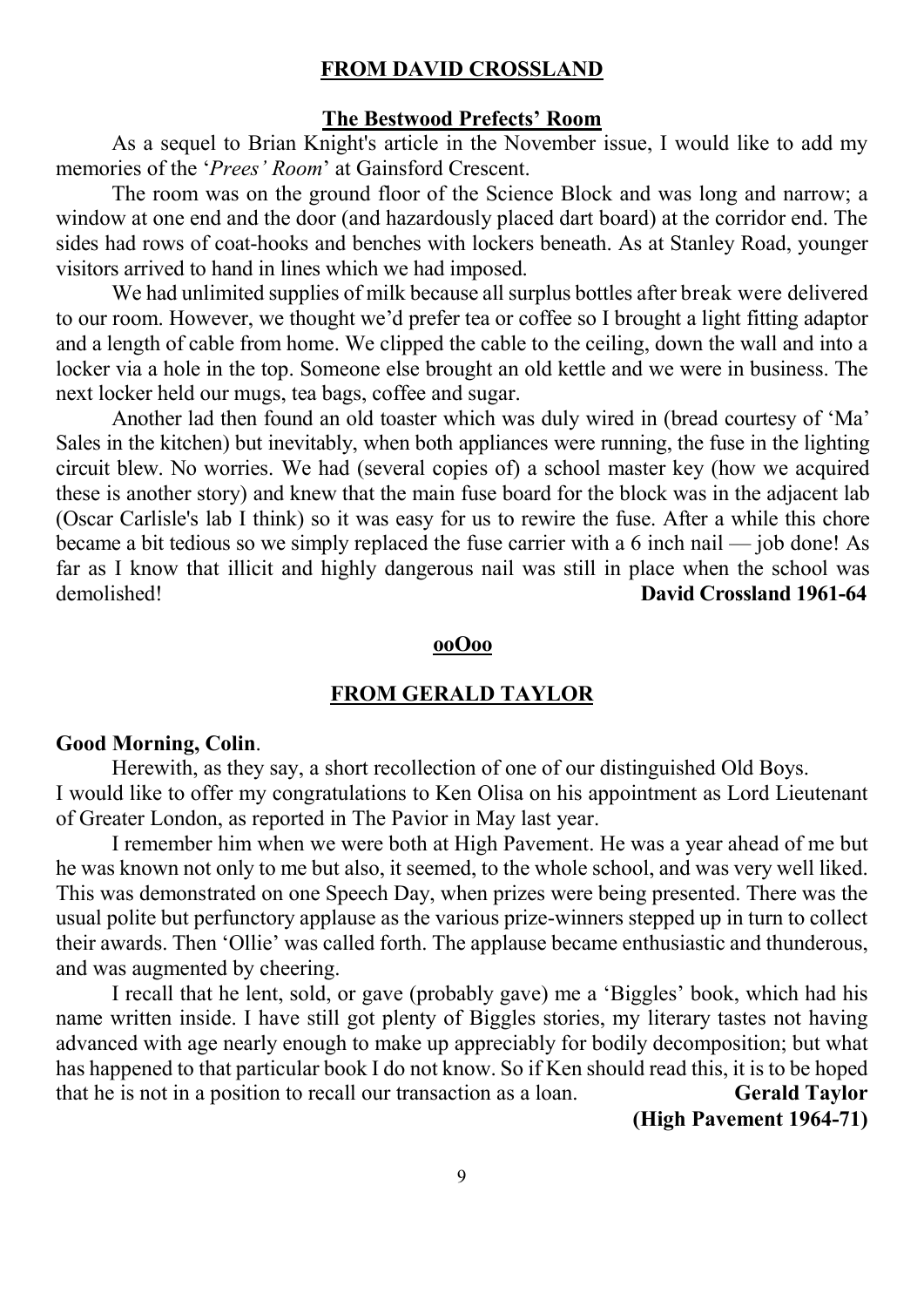# FROM ALEX RAE A contact via the website

*[NB. It is our policy in such cases not to send a member's details to an enquirer but to forward the enquiry and allow the member to make the first contact.]*

*1. An Old Pavior, Richard Ward, not an HPS member but a reader of our HPS website sent a message via our webmaster:*

'Hello, I have just gone on the site for the first time and noticed comments on the death of Stan Middleton by Alex (Rae), who was a friend throughout my time at High Pavement [1966-73]. I have only seen him once since and wondered if you have any contact details. Thanks for your help and I much enjoyed the memories!' *Richard Ward.*

*2. The message was passed to me, Alex Rae, and I responded to The Pavior:*

'I was very friendly with Richard Ward throughout my time at High Pavement (1966-1973). I would really like to make contact with him again. I will contact Richard at his email address. I will let you know of what transpires.' *Alex.*

*3. This was the next message I was able to send to The Pavior:*

'I have now made contact with Richard Ward. We are having lunch next week. I very glad that he got in touch. Kind regards.' *Alex.*

*4. Followed by:*

'Thanks to the High Pavement Society website, I had a very enjoyable lunch with Richard Ward (my fellow Old Pavior from the 1966-1973 stable). I had not seen him since 1992.

*(and a footnote)* A friend (ex-Derby School) has just returned from a walking holiday in the Western Cape, South Africa. Two of the participants ('Richard' and 'Ian') were Old Paviors from the Stanley Road era. A small world! Hope all is well.' *Alex [Watch this space! –Ed]*

# ooOoo

# APPEALS FOR INFORMATION

Two appeals for information about their deceased relatives have been received by the Society.

1. I am wondering if you would be able to assist me. My father passed away last week and I am trying to find some information about his childhood. I believe that my father Kenneth Anthony Roberts attended High Pavement at the same time as Peter Bowles, do you or one of your fellow students happen to have any pictures or information that you would be able to share with me please?

 Dad was born on the 1.8.1937 so I presume he was at High Pavement from 1948 – 1954. Thank you for your assistance in this matter. Karen Jermy

2. I am researching my father, Michael John Sadler, who died in 2015.He was born on 1939 and as I understand it he attended High Pavement during the 50's. I am trying to find out the dates that he attended the school, and if possible any information about his time there, pictures would be fantastic. Many thanks for your help. **Dominic Sadler** Any reader who may have information to help in these enquiries may make contact via the editor.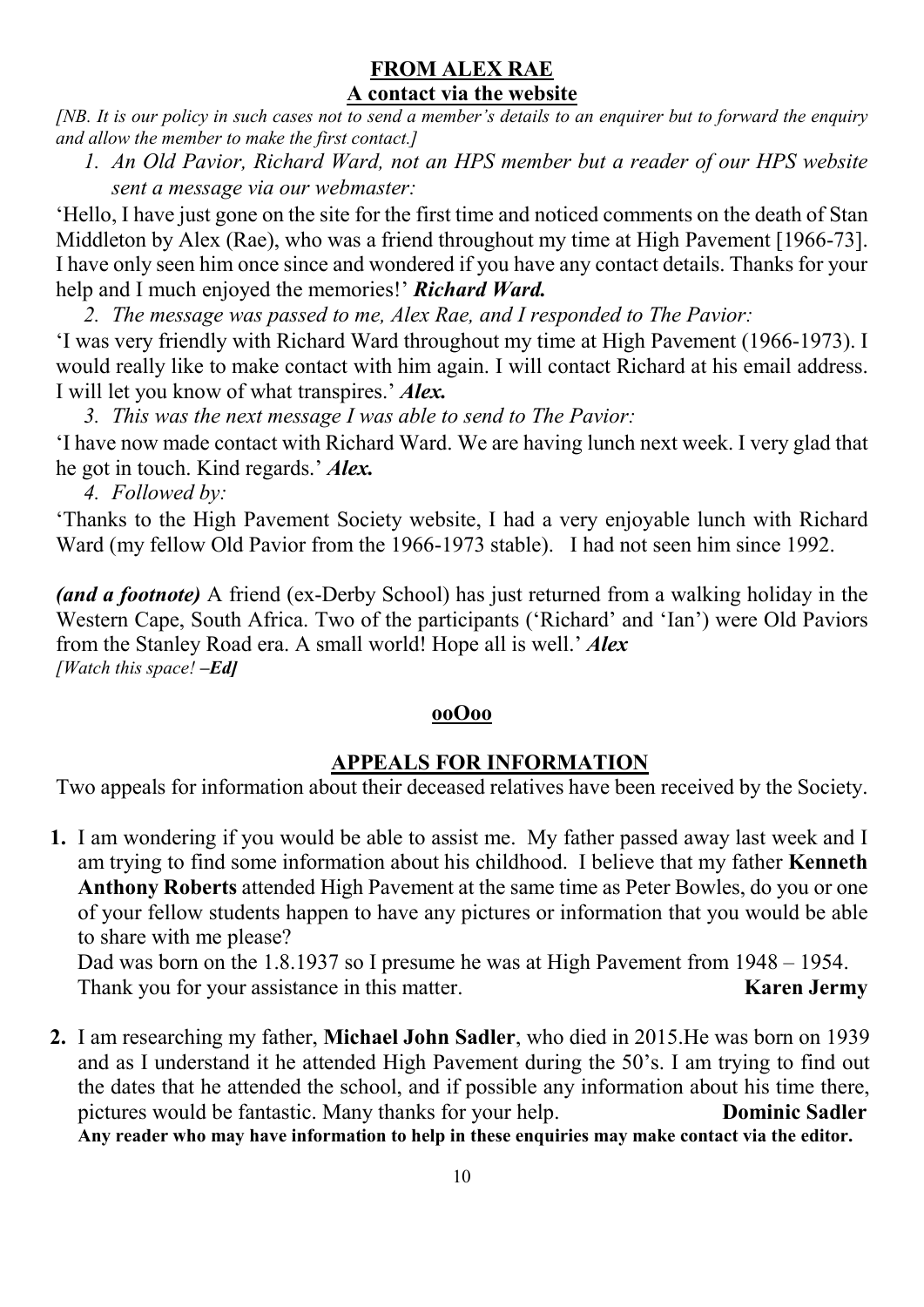# A MESSAGE FROM THE TREASURER

# ANNUAL MEMBERSHIP SUBSCRIPTIONS – NO CHANGE !

At the AGM in September I reminded the members present that one of our biggest on-going costs is postages – having nearly doubled in five years. It was then suggested by some members that your Committee should consider increasing the annual subscription accordingly.

The Committee took the opportunity to look at the suggestion in the light of the accounts that were presented at the meeting and it was felt that the healthy balance would allow us keep our subscriptions at the same level for the foreseeable future.

However, the Committee feel that we should endeavour *to use emails whenever the opportunity arises* and we ask that all members who have the facilities allow us to communicate in this efficient and economic manner.

Production and postage of 'The Pavior' for all of our members within this country and abroad will continue on a quarterly basis. **Robin Taylor** Robin Taylor

# REPORT FROM THE SOCIETY'S ARCHIVIST

## Gentlemen,

We are all interested in the history and past times of our old school and to this end I have explored many of the resources available. At present I have researched the following, much of which is in the County Records Office:

## Databases for School Admission Registers

1872 – 1919; 1930 - 1943

The gap years are available but not accessible due to the recent 100 years clause prohibiting use of data which might affect people still living.

## School Magazines

These are available at The County Records Office and the Local Studies Dept. at Nottingham Central Library. A small number are in the possession of the Society but no one has a complete set. I have compiled a synopsis of most of those available.

## The Newspaper Archive

This consists of a list of articles generally in the Evening Post dating from 1848 to 1939. At present this work is on-going. Some of the references on our database are accessible on-line.

# School Log Books

These date from around 1900. I have a selection of interesting pages listed.

## School Scrapbook

This covers the years from 1947 to 1952. It was kept by the School secretary, Miss Kathleen Chawner, and her assistant Miss Jean Scott. I have listed the contents of these volumes and also have prepared lists of pupils with appropriate page numbers concerning their individual entries, for example: 'Jack Archer' is listed on 17 separate pages.

## High Pavement Chapel

I have completed a list of members of this institution who took part in WW1.

## Members of Staff

There are numerous lists available.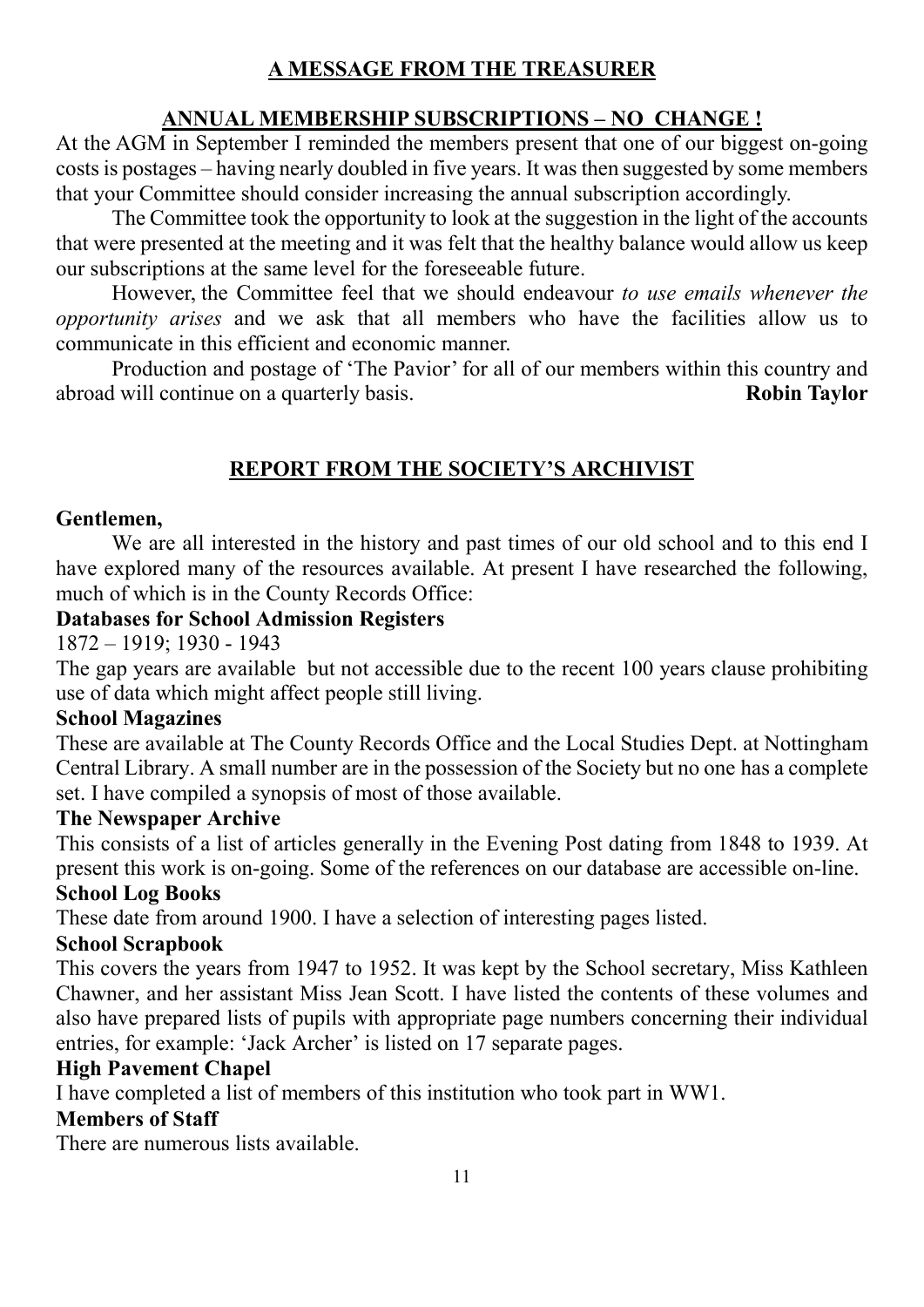# World War 1 Memorial

This is on permanent display at the High Pavement City Sixth Form College. Peter Foster and I are hoping to finish a book concerning those ex-pupils who died in WW1. It is quite an extensive volume thus far.

# World War 2

Records of those years were covered quite admirably by Mr Fred Page (himself a former military man) and his book in our possession includes a list of all ex-pupils who went to war, as well as listing those who died, those who were taken prisoner, those who gained extra awards and those Mentioned in Despatches. He also gives a list of members of staff called up.

#### Work in progress

I have lists of the Documents Held by Nottinghamshire Archives, also those in the Documents Library of Nottingham University and The Local Studies Library, Angel Row.

I still have early admission registers to research.

#### HP Sixth Form College (aka 'Academy')

An access file for the holdings at the college is available. A team consisting of John Elliott and myself are hoping to comb through the large number of photographs stored there in the near future.

#### School Scholarships

A study of these, awarded from pre 1900, is on-going.

#### Girls who attended High Pavement

I have a list of many of these, some of whom subsequently went to the newly opened Manning School in 1933.

If there are any enquiries about the School's archive history please contact me by email [\(lancwright@btinternet.com\)](mailto:lancwright@btinternet.com) Lance Wright

#### ooOoo

## OUR FORERUNNERS

*Among Lance Wright's researches he has discovered that this Society was preceded by a similar organisation as long ago as 1908. This item is from the Nottingham Evening Post of March 30th in that year.*

## NOTTINGHAM OLD SCHOLARS' ASSOCIATION

The inaugural meeting of the People's College and High Pavement Old Scholars' Association was held at High Pavement School on Saturday Evening. There was a large attendance, including a good proportion of ladies<sup>2</sup>. Councillor F Berryman presided.

Any scholar of a year's standing or any member of the teaching staffs of either school is entitled to membership.

Councillor E L Manning<sup>3</sup> was unanimously elected president, Mr W Hugh<sup>4</sup> and Mr E Francis vice-president, Mr J W Peet secretary, Mr F Tunsley treasurer and Messrs L Saywell and Kaye auditors. On the suggestion of Mr Berryman it was decided to enlarge the number of the committee from eight to eighteen<sup>5</sup>, and that six members of the committee should retire every year, and the committee was then appointed.

 <sup>2</sup> High Pavement was then a mixed school.

<sup>3</sup> Probably the gentleman after whom the Manning School was named.

<sup>4</sup> Then Headmaster of High Pavement, possibly Mr Francis was head of the People's College.

 $<sup>5</sup>$  …and to think we struggle to raise six!</sup>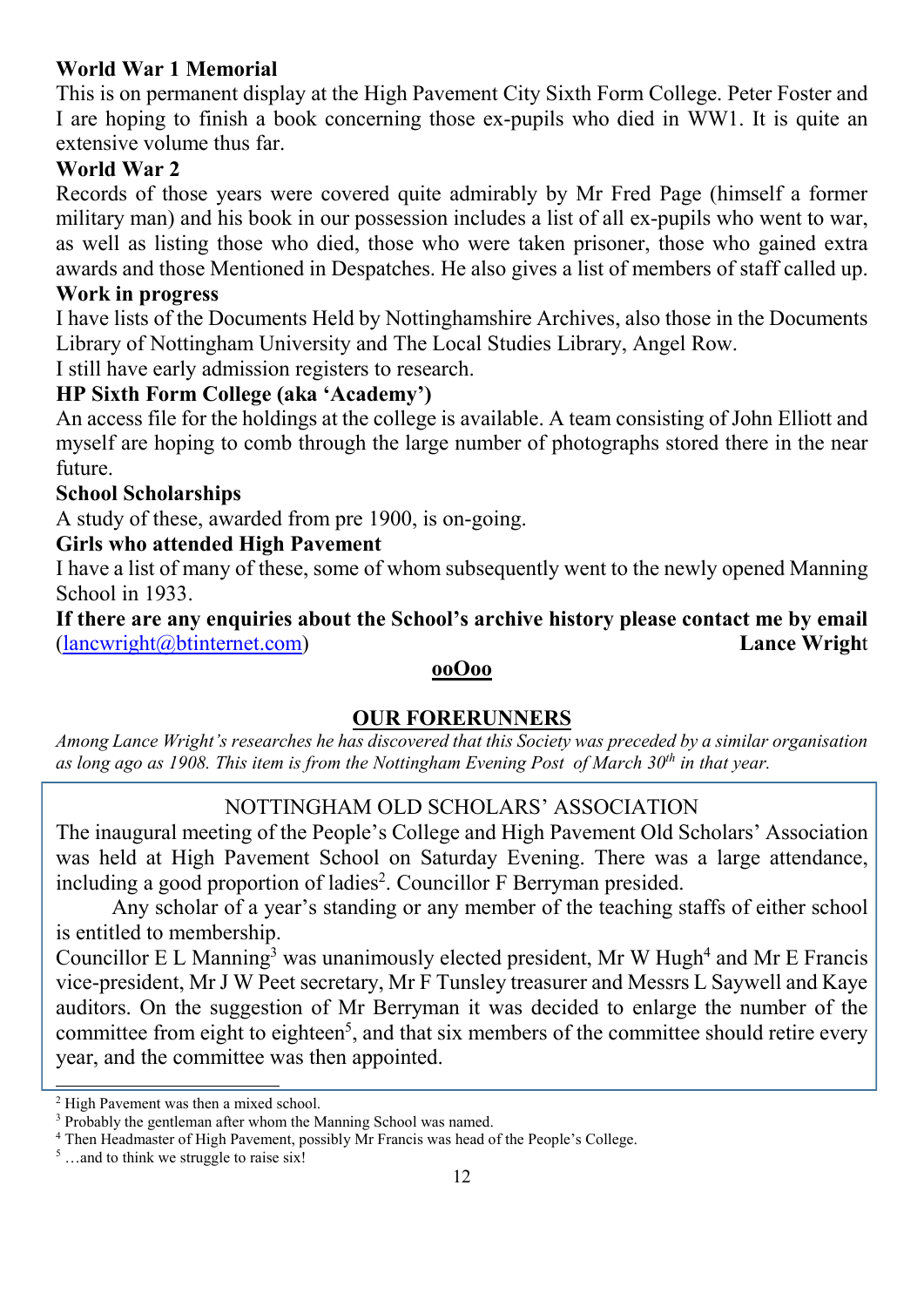#### A NEW 'BESTWOOD' SUB-COMMITTEE

At its meeting earlier in February the Society's Committee appointed John Mason, John Elliott and David Crossland to act as a sub-committee dealing with matters specifically concerning the Bestwood (Gainsford Crescent) era, particularly the task of contacting new members.

#### ooOoo

#### A MESSAGE TO THE BESTWOOD ALUMNI

#### Gentlemen,

Your Society definitely needs *you*, or more specifically those of you who, like me, attended High Pavement School when it was located at Bestwood. This call is not to go to war, but *is*, most certainly, to help us in our battle (if that's not too strong a word) to increase our membership. We want to recruit from the great number of former pupils who attended the new school between 1955, when it opened, until its closure as a grammar school in the early 1980's.

The greatest proportion of our current members still comes from the stalwarts of Stanley Road and, not to be too ageist, these wonderful fellows are beginning to decline in numbers and need bolstering by some 'New Young Blood'.

Those who read this are already members, so you will appreciate the value of the society, but many of you are still in touch, either regularly or infrequently with former school mates who themselves are *not* members of the Society, or even worse, do not know of its existence!

If any of you have such friends or acquaintances, please talk to them about the society and its values, get them to contact me through my email  $j$  mason. 144 $@$ uwclub.net and I will try and convince them of the need to help our numbers to grow.

Our membership is currently at an all-time high (just) but we still need more. Please help us to achieve this goal. I understand that the society is not for everybody, but any increase generated from the 'Bestwood lot' would be most welcome. So please, as the original Lord Kitchener poster might have said, 'do your bit' and ask around your friends.

If you feel unhappy about taking on the task of pushing the Society forward in this way then just send me the email address of anybody you know who was at school with you, and we will do the rest.

#### Carmen Paviorem and all that. Some of the state of the state of the state of the Solid Mason.

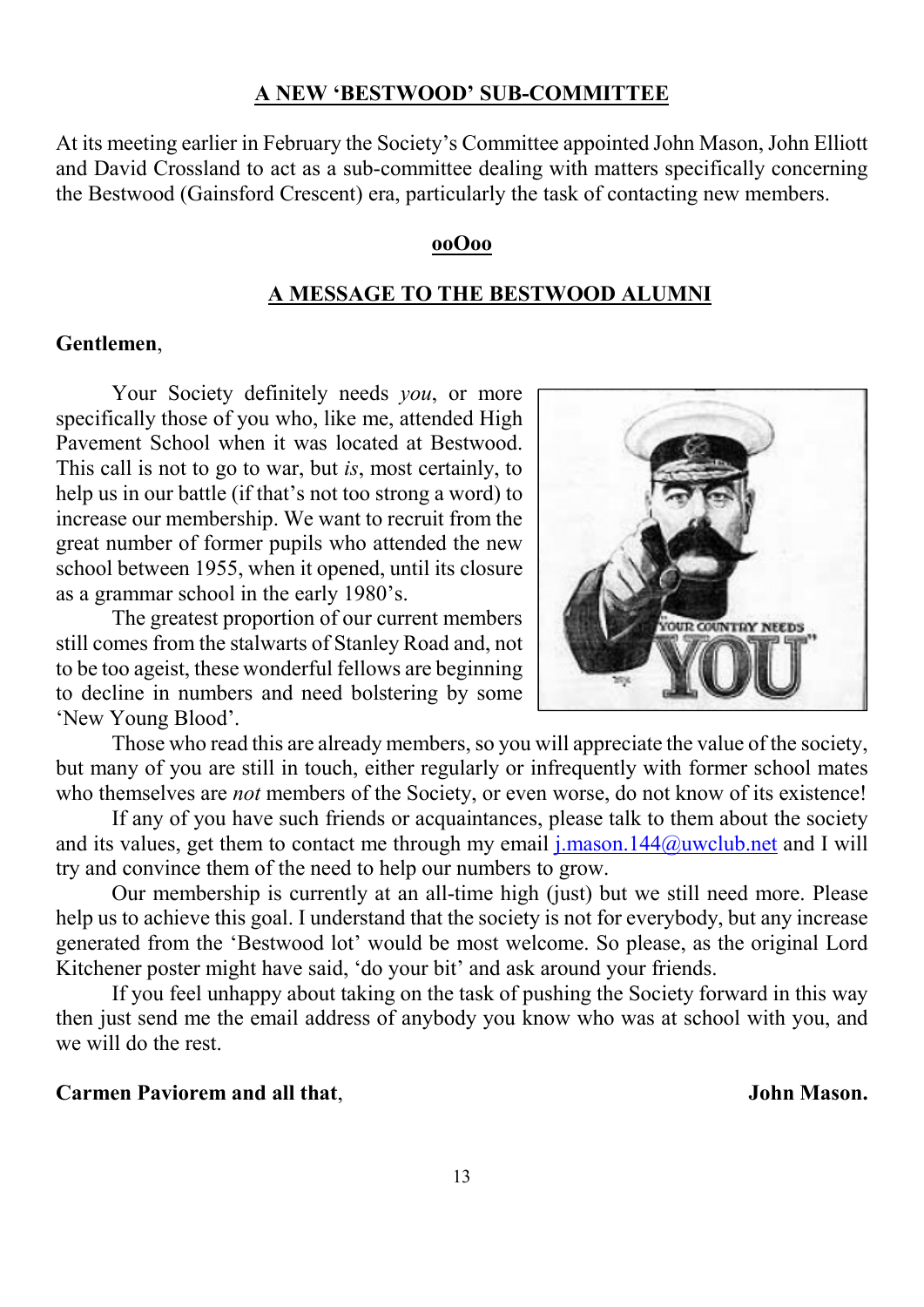# PUB LUNCH NEWS Christmas Lunch 2015



The 2015 Grand Christmas Lunch (as advertised) of the High Pavement Society was held on Monday 21<sup>st</sup> December at the Welbeck Hall Banqueting Suite by the side of the Trent, near the Suspension Bridge. We have held our Reunion Dinners there for many years and it was thus one of our more familiar haunts.

The Society had received 46 acceptances

but three guests were unable to attend, including Derek Robinson who had been taken ill that day. We hoped his recovery will be swift. Needless to say the 43 members, wives and friends present were in convivial mood.

We were pleased to see our member Harold

Blythe who had travelled that morning from far-flung Fleetwood to be with us. Also we were honoured by the presence of our good friend Denise Jelly, Principal of our namesake institution, High Pavement City Sixth Form Academy.

A few shots of the assembled company enjoying our traditional 'post prandial' conversation.

The new management of Welbeck Hall delivered an excellent Christmas lunch, or an equivalent repast for those who had to ration their turkey intake. The climax was the arrival of the head waiter carrying the ceremonial pudding, decorated with blazing fireworks rather than traditional brandy. No doubt the brandy available had been used in other ways.



After we had eaten, our Chairman, Ken Kirk, proposed the Loyal Toast and also the toast 'High Pavement' duly acknowledged by Denise Jelly. Our Chairman welcomed one and all to what he termed the Society's 'Christmas Party' and bestowed a particular greeting on our President, George Taylor who sat among us.

Then, wearing the paper hats so explosively extracted from our crackers, we did a little circulating among our friends and remembered the old times. Eventually Ken called all the Paviors present to step forward for the traditional singing of the School Song: *Carmen Paviorum.* This was performed with the usual gusto before we completed our Christmas gathering. We left to continue our joyful festivities over the next few days, feeling that Christmas 2015 had got off to a good start.

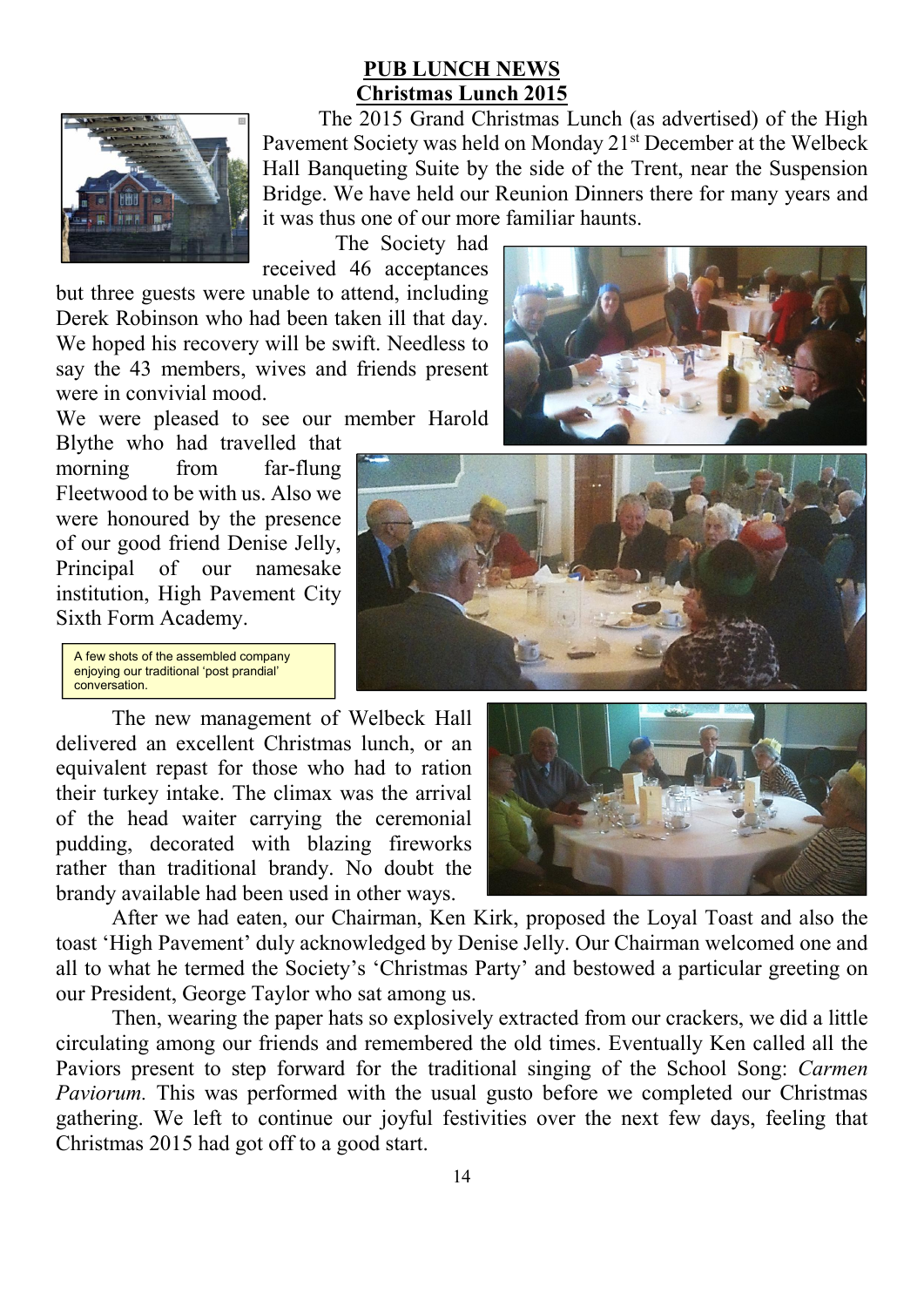#### OUR NEW END PIECE

*[Editors note: As was announced earlier we had finally exhausted the supply of extracts from Arnold Brown's memoirs and needed to turn to other sources of material. Last time Tommy Gee provided an entertaining article, this time we have an account of another adventure of Tony Husbands. Does anybody else have one they could send us?]*

## Pavior Travels to Central Asia and Returns

Once again I am attempting to describe one of my adventures working, as before, for the same analytical instrument company. All the events described happened at the height of the Cold War and on the wrong side of the Iron Curtain.

It is also worth noting that at this period of time communications out of the Soviet Union were at best poor and smart phones and laptops had not been invented. The reasons for these comments will hopefully become apparent.

Credit cards were not used on the wrong side of the Curtain. Therefore we had to rely on travellers' cheques and cash or more specifically dollar notes. I duly put in a request for a very large amount of cash and travellers' cheques. Within a very short time our financial controller came down to see me and asked where I was going on this occasion. When I answered 'Tashkent' he replied 'You are the first of us to cross the Urals!'

I had flown to Moscow on a number of occasions previously but this trip required me to change airports in Moscow from the International to the domestic airport. The internal flight from Moscow to Tashkent was quite enlightening. It was on this occasion that I discovered where the former field event female athletes from the Soviet Union found employment. They re-emerged as stewardesses on the internal Aeroflot flights. Rumour had it that they had to be seated over the centre of gravity to allow take off. I suspected that they could also have played front row for Pontypool. The famous Welsh and British Lion incumbents were lightweight by comparison. I should perhaps add that the flight from Moscow to Tashkent took more than four hours on a *IL 62*, a copy of the British VC10.

There were three different British companies at the exhibition and a total of four people to man the three stands. We duly started to organize the exhibition and I encountered the following problem. My instrument was in a long articulated lorry behind some large centrifuges that weighed in excess of a ton. This would not normally be a problem but the locals had overturned the hydraulic truck we used for unloading and spilt all the hydraulic fluid. I therefore had a stand but no instrument to display. Fortunately when I went in the following morning the problem had been solved as the hydraulic truck was now functional. There were a number of suggestions on what fluid had been used as a substitute. The majority of opinion was that natural body fluids had been used but as long as the hydraulics worked I was not concerned.

The exhibition went quite well with some interest and without too many 'rent a crowd' visitors. The only other recurring problem was the fact that one of our interpreters was an unusually attractive blonde who was herself attracted to the occupants of the Danish exhibits. Their stand was very well stocked with aquavit, a potent spirit loved by the Danes. I determined the potency of this spirit since every time I went to the stand to reclaim our interpreter I seemed compelled to drink an another aquavit as a thank-you for her loan. The return trips to my own stand became progressively more unsteady through the course of the day!